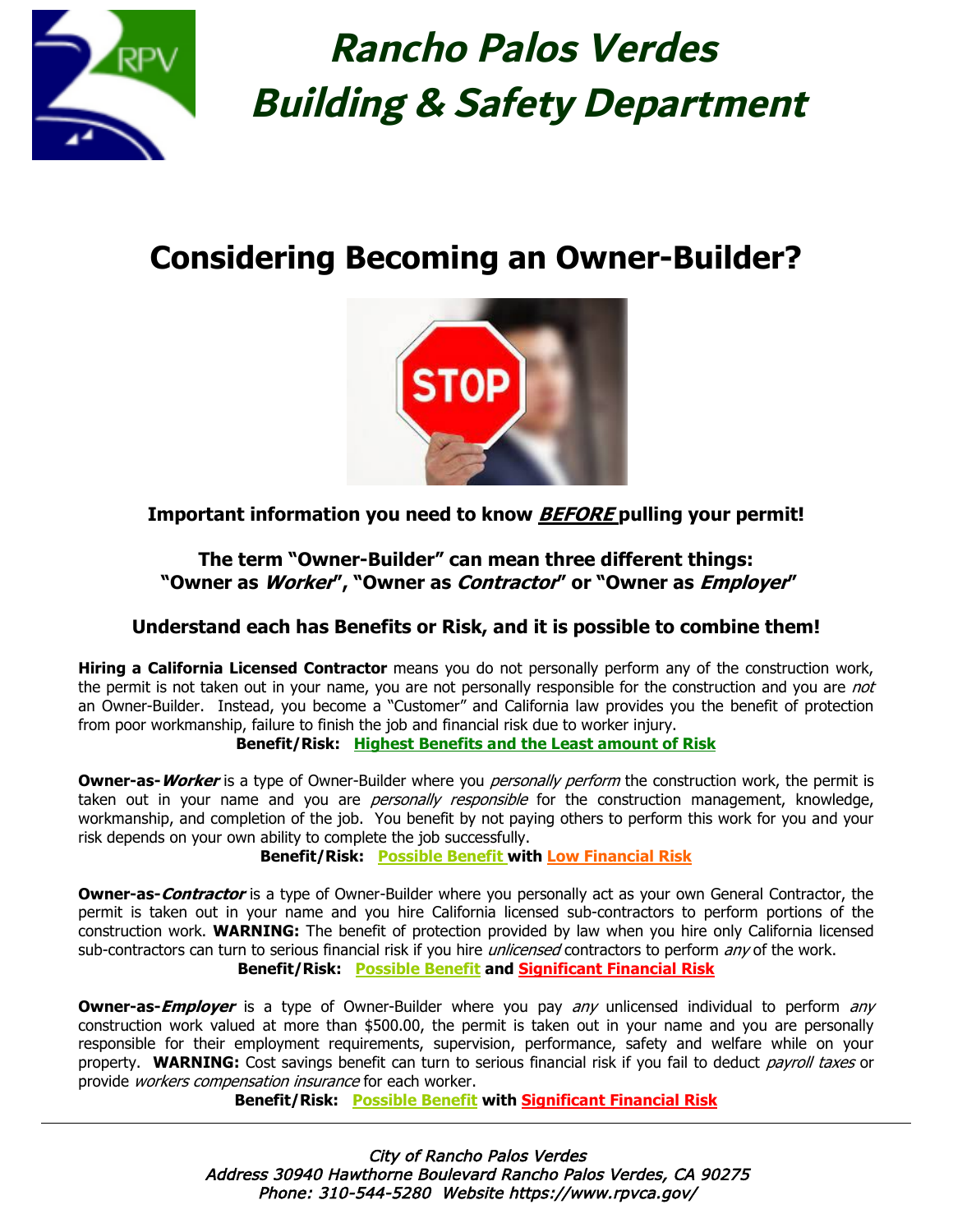**(Health and Safety Code Section 19827)** The California Legislature declares an "urgent and statewide public interest in assuring" that contractors comply with Contractors' License Law, Business and Professions Code and Workers' Compensation Insurance requirements to ensure property owners are informed about, and protected from the following when improving their property as Owner-Builders:

Fraudulent representations ▪ Liability for worker's injuries ▪ Liability for material and labor costs unpaid by contractors ▪ Licensing requirements ▪ Employers tax liabilities

**Over 20,000 consumer complaints are filed each year.** Many complaints relate to owner/builder projects and include workmanship and workers' compensation issues Homeowners suffer financial harm due to defective workmanship and injured employees.

#### **Following are examples of what has occurred with Owner-Builder permits:**

**Example 1:** Homeowner received insurance money to rebuild burned-down home.

- Owner/Builder permit pulled to rebuild structure.
- Unlicensed contractor built substandard structure must be torn down and replaced.
- **Estimated financial injury is \$225,000.**
- Additional financial injury IRS threatened to tax insurance payout if house not completed by the end of the year.

**Example 2:** Brother-in-law had active license but filed an exemption from Workers Comp.

- Owner-Builder hires brother-in-law to install a new roof.
- Employee falls and sustains multiple spinal and extremity fractures as well as a head injury and remains in a coma to this day.
- The Owner-Builder, who has sold the home, is now a defendant in a lawsuit for reimbursement for benefits paid to the injured worker.

**Example 3:** Employee of contractor without Workers Comp is hired by Owner-Builder to install septic system and suffers injury that results in permanent disability.

- The Owner-Builder did not have a homeowner's insurance policy on the house against which to submit a claim.
- The Owner-Builder is now a defendant in a lawsuit for reimbursement for benefits paid to the injured worker.

**Did you know** – unlicensed persons frequently have the property owner obtain an "Owner-Builder" building permit which erroneously implies that the property owner is providing his or her own labor and material personally?

**Did you know** – your homeowner's insurance may not provide coverage for injuries sustained on your property by an unlicensed contractor and his/her employees?

**Did you know** – if you are considered an "employer" under state and federal law, you must register with the state and federal government, withhold payroll taxes, provide workers compensation and disability insurance and contribute to unemployment compensation for each "employee"?

**Did you know** – that if you fail to abide by these laws you may be subjected to serious financial risk?

#### **OWNERS BEWARE AND CONSIDER THE RISK BEFORE ACCEPTING FULL RESPONSIBILITY FOR YOUR CONSTRUCTION PERMIT**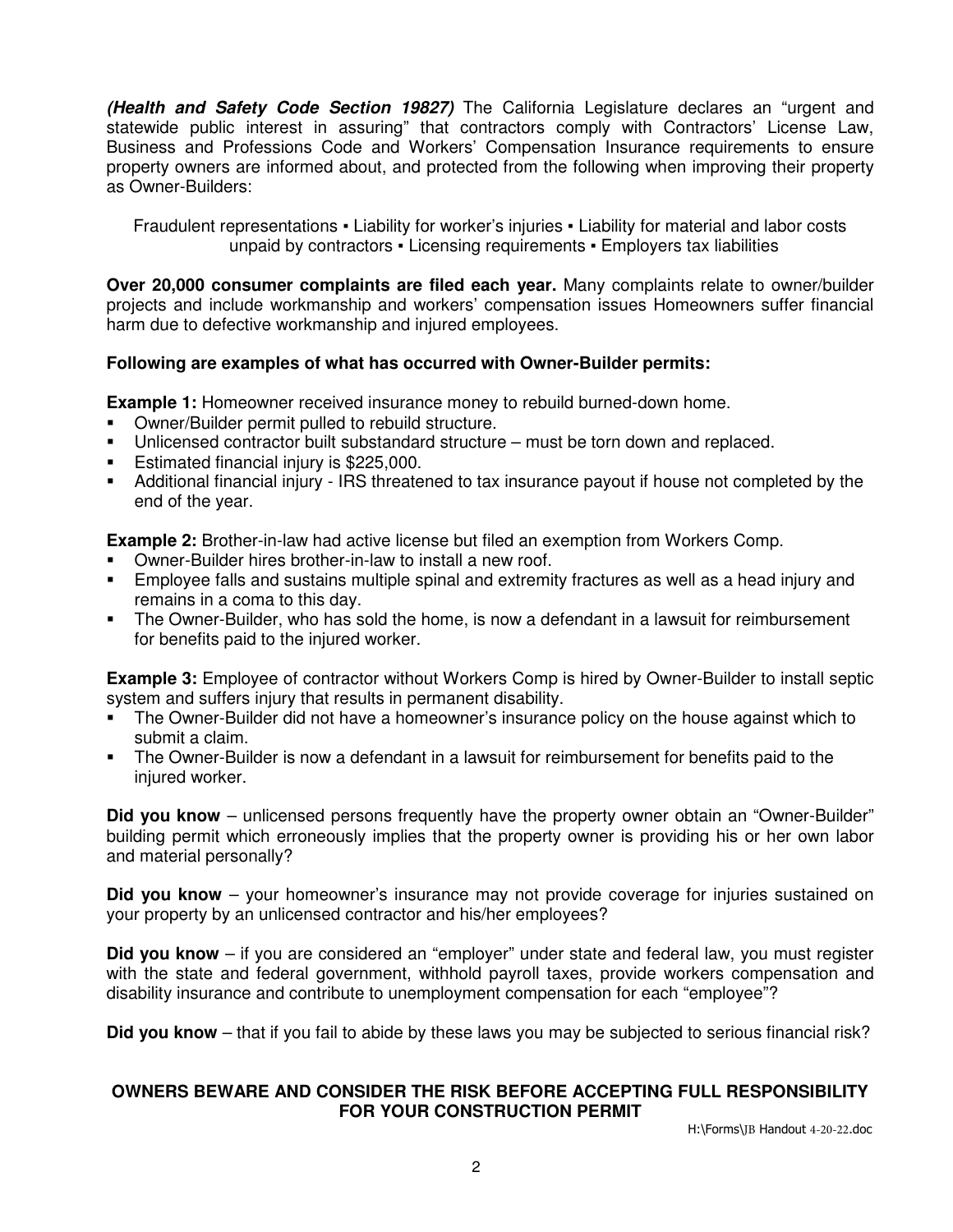

# City of Rancho Palos Verdes Community Development Department

# **PROPERTY OWNER'S PACKAGE**

# **Disclosures & Forms for Owner-Builders Applying for Construction Permits**

**IMPORTANT! NOTICE TO PROPERTY OWNER** (CA Health and Safety Code Section 19825) Dear Property Owner:

An application for a building permit has been submitted in your name listing yourself as the builder of the property improvements specified at :

We are providing you with an Owner-Builder Acknowledgment and Information Verification Form to make you aware of your responsibilities and possible risk you may incur by having this permit issued in your name as the Owner-Builder. **We will not issue a building permit until you have read, initialed your understanding of each provision, signed, and returned this form to us at our official address indicated.** An agent of the owner cannot execute this notice unless you, the property owner, obtain the prior approval of the permitting authority.

#### **OWNER'S ACKNOWLEDGMENT AND VERIFICATION OF INFORMATION**

\_\_\_\_\_\_\_\_\_\_\_\_\_\_\_\_\_\_\_\_\_\_\_\_\_\_\_\_\_\_\_\_\_\_\_\_\_\_\_\_\_\_\_\_\_\_\_\_\_\_\_\_\_\_\_\_\_\_\_\_\_\_\_\_\_\_\_\_\_\_.

DIRECTIONS: Read and initial each statement below to signify you understand or verify this information.

\_\_\_\_1. I understand a frequent practice of unlicensed persons is to have the property owner obtain an "Owner-Builder" building permit that erroneously implies that the property owner is providing his or her own labor and material personally. I, as an Owner-Builder, may be held liable and subject to serious financial risk for any injuries sustained by an unlicensed person and his or her employees while working on my property. My homeowner's insurance may not provide coverage for those injuries. I am willfully acting as an Owner-Builder and am aware of the limits of my insurance coverage for injuries to workers on my property.

2. I understand building permits are not required to be signed by property owners unless they are responsible for the construction and are not hiring a licensed Contractor to assume this responsibility.

\_\_\_\_3. I understand as an "Owner-Builder" I am the responsible party of record on the permit. I understand that I may protect myself from potential financial risk by hiring a licensed Contractor and having the permit filed in his or her name instead of my own.

\_\_\_\_4. I understand Contractors are required by law to be licensed and bonded in California and to list their license numbers on permits and contracts.

\_\_\_\_5. I understand if I employ or otherwise engage any persons, other than California licensed Contractors, and the total value of my construction is at least five hundred dollars (\$500), including labor and materials, I may be considered an "employer" under state and federal law.

\_\_\_\_6. I understand if I am considered an "employer" under state and federal law, I must register with the state and federal government, withhold payroll taxes, provide workers' compensation disability insurance, and contribute to unemployment compensation for each "employee." I also understand my failure to abide by these laws may subject me to serious financial risk.

\_\_\_\_7. I understand under California Contractors' State License Law, an Owner-Builder who builds single-family residential structures cannot legally build them with the intent to offer them for sale, unless all work is performed by licensed subcontractors and the number of structures does not exceed four within any calendar year, or all of the work is performed under contract with a licensed general building Contractor.

8. I understand as an Owner-Builder if I sell the property for which this permit is issued, I may be held liable for any financial or personal injuries sustained by any subsequent owner(s) that result from any latent construction defects in the workmanship or materials.

Revenue Service, the United States Small Business Administration, the California Department of Benefit Payments, 9. I understand I may obtain more information regarding my obligations as an "employer" from the Internal and the California Division of Industrial Accidents. I also understand I may contact the California Contractors' State